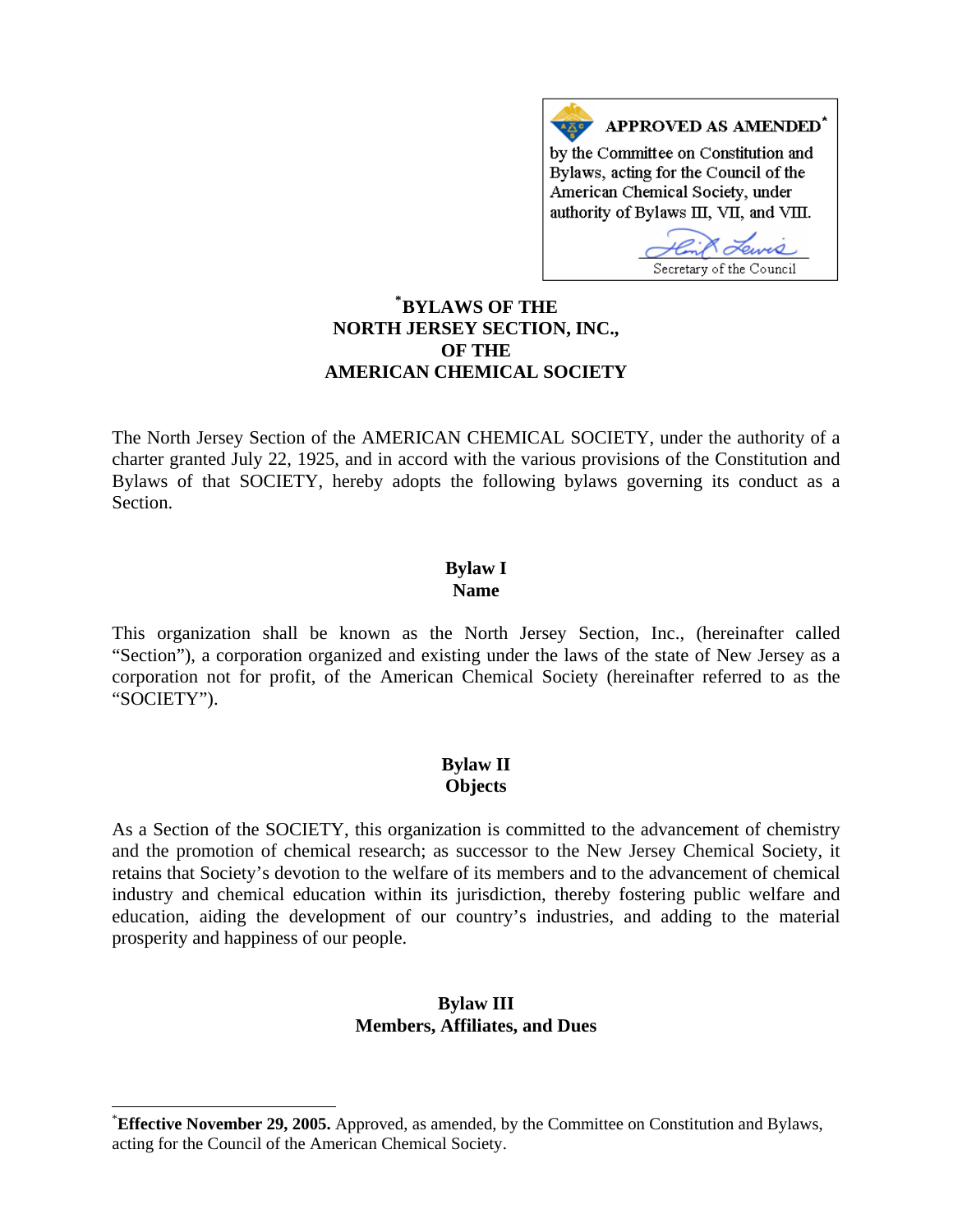### Section 1.

- a. The rolls of the Section shall include those MEMBERS and ASSOCIATE MEMBERS (hereinafter called "members") and Society Affiliates of the SOCIETY residing within the territory of the Section, provided that exceptions to this residency rule shall be made in conformity with the Constitution and Bylaws of the SOCIETY.
- b. The rolls of the Section shall also include Local Section Affiliates. An individual who is not eligible for SOCIETY membership may nevertheless be granted Local Section Affiliate status. The granting of such status may be by vote of the Executive Committee, or this action may be delegated by the Executive Committee to appropriate standing committees.
- c. Members, Society Affiliates, and Local Section Affiliates shall have such rights and privileges as are accorded them by the Constitution and Bylaws of the SOCIETY. ASSOCIATE MEMBERS may not serve as Councilors or Alternate Councilors but may hold other elective positions of the Section. Society Affiliates and Local Section Affiliates may not vote for or hold elective positions except in a Group organized primarily for affiliates; they may not vote on articles of incorporation or bylaws; and they may not serve as members of the Executive Committee.

Section 2. Dues.

- a. All members and Society Affiliates on the Section rolls may be assessed such annual Local Section dues as may be set by the Executive Committee.
- b. All Local Section Affiliates shall pay dues of at least \$2.00 per year as may be set by the Executive Committee.

Section 3. Termination.

- a. Loss of membership or Society Affiliation in the SOCIETY for any cause shall entail removal from the Section rolls.
- b. Nonpayment of dues shall subject a Local Section Affiliate to loss of Local Section Affiliate status.
- c. By two-thirds vote of the Executive Committee, a Local Section Affiliate may be dropped from the Section rolls for cause other than nonpayment of dues, but only after the individual has been given opportunity to answer any charges that may have been brought.

# **Bylaw IV Officers and Duties**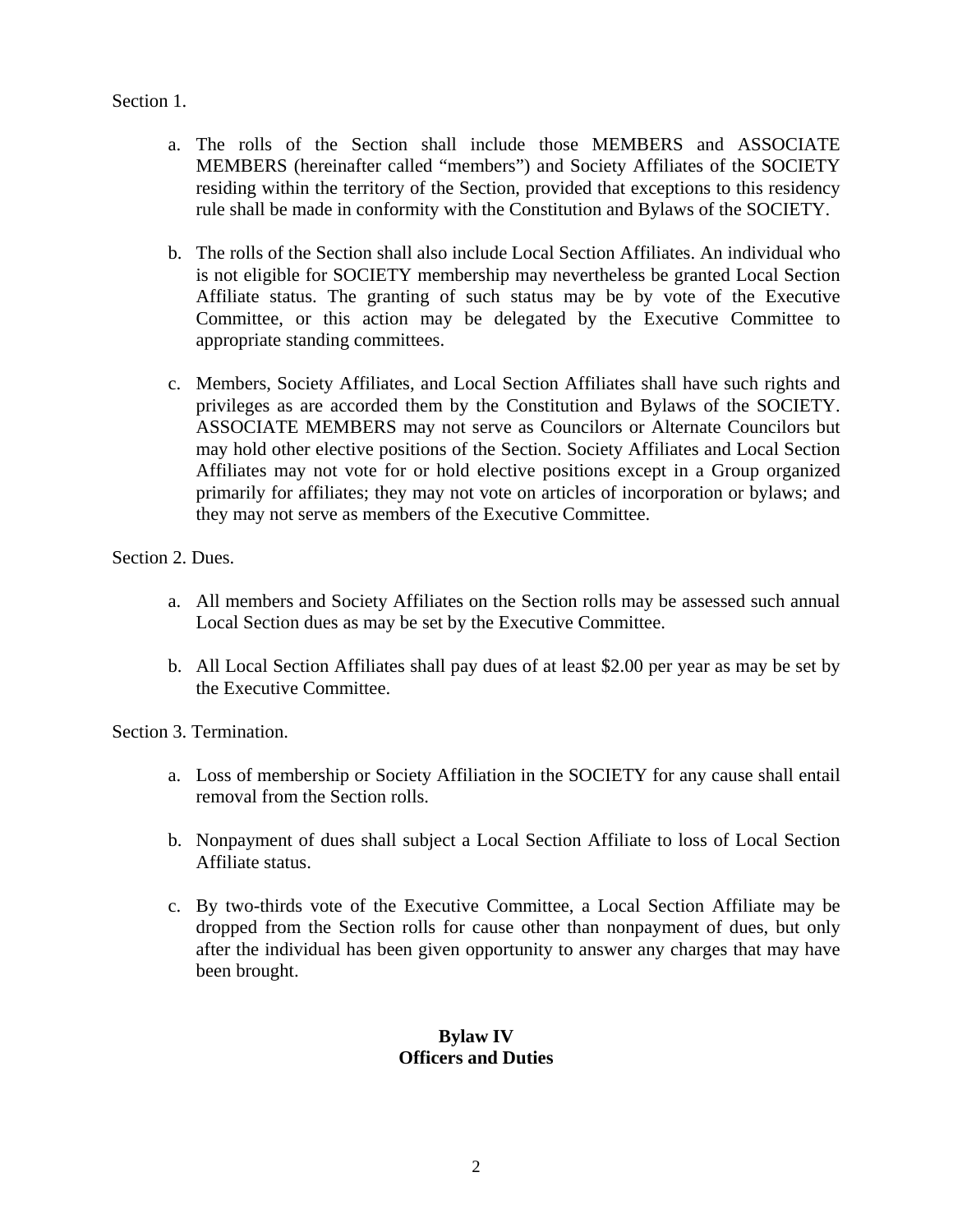Section 1. Officers.

The officers of the Section, all of whom must be MEMBERS, shall be: Chair, Chair-Elect (who shall serve as Vice-Chair), Secretary, and Treasurer.

Section 2. Board of Trustees.

- a. For the purpose of the laws of the state of New Jersey, the officers shall be Trustees and shall constitute the Board of Trustees.
- b. The Board of Trustees shall have charge of any trust funds and any permanent investments of the Section and shall administer same in accordance with these bylaws and in accordance with the conditions under which any specific funds may have been acquired.
- c. The Treasurer of the Section (who is a Trustee) shall have custody of property entrusted to the Board of Trustees.
- d. In the management of the trust funds and permanent funds, the Board of Trustees shall seek advice of the Financial Committee.
- e. In acquiring, investing, reinvesting, exchanging, retaining, selling, and managing the trust funds and permanent investments of this corporation, the Section Trustees shall exercise the judgment and care under the circumstances then prevailing, which persons of prudence, discretion, and intelligence exercise in the management of their own affairs, not in regard to speculation but in regard to the permanent disposition of funds, considering the probable income as well as the probable safety of their capital, and within the limitations of the foregoing standard the Section Trustees are authorized to acquire and retain, exercise options on and vote on every kind of investment, including specifically, but without in any way limiting the generality of the foregoing, bonds, debentures, and other corporate obligations, stocks, preferred or common, and real estate mortgages and other investments which persons of prudence, discretion, and intelligence acquire or retain for their own account, and within the limitations of the foregoing standard, the Section Trustees are authorized to retain property, properly acquired, without limitation as to time and without regard to its suitability for original purpose.
- f. All funds administered by the Section Trustees shall be considered as a General Reserve Fund. The assets held in the General Reserve Fund need not be physically divided among the several funds which comprise it, but the records of the Treasurer shall reflect the division of assets among these funds. The income from these funds shall be available for the use and the operation of the Section except as may be provided otherwise by the terms of a specific allocation, gift, or bequest. The General Reserve Fund shall include inter alia the Indicator Reserve Fund, and the Contingency Reserve Fund.
- g. The Board of Trustees shall have full power to act for the Executive Committee between meetings of that Committee.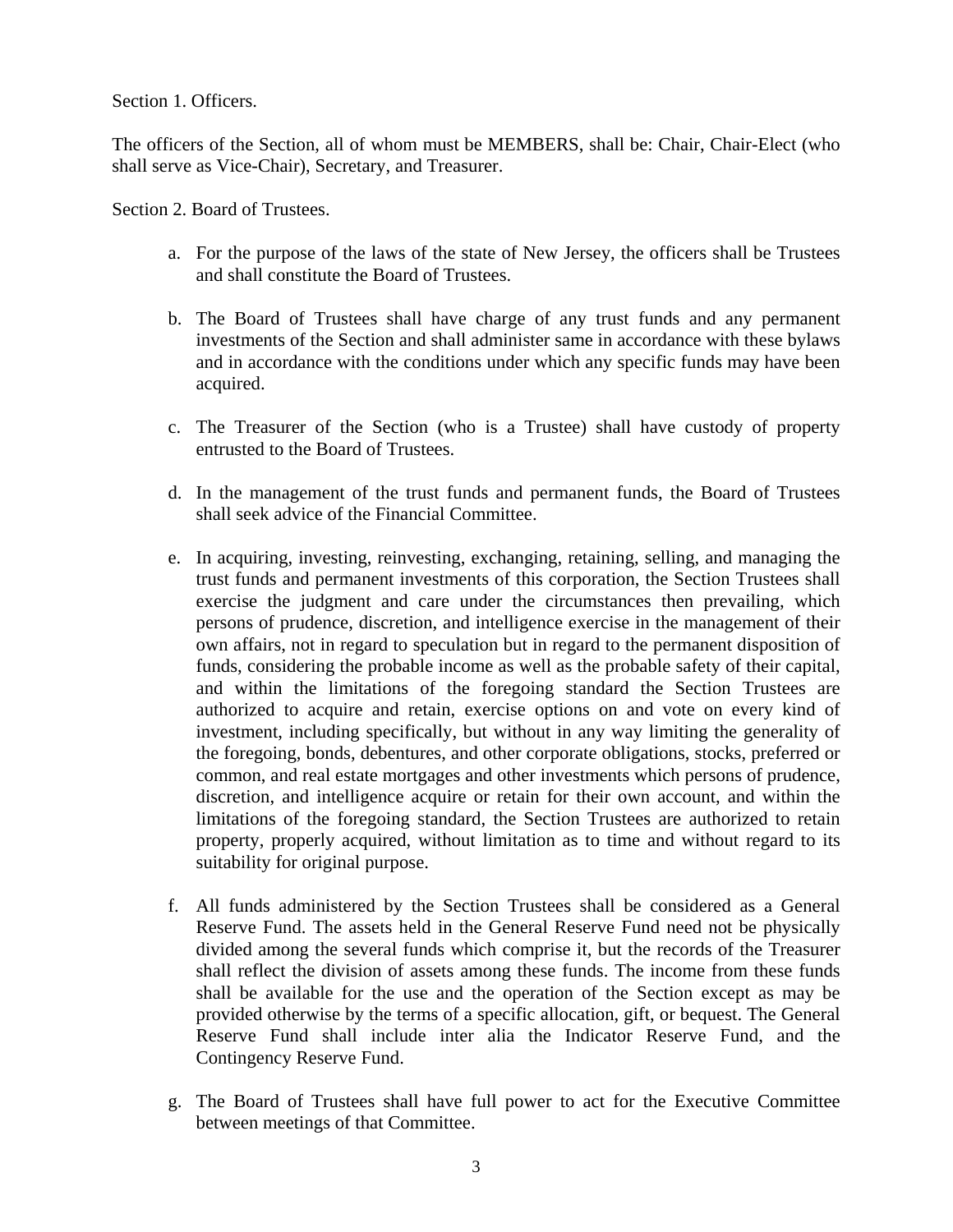#### Section 3. Presiding Officers.

- a. The Chair shall be deemed to be the President for the purposes of the laws of the state of New Jersey. The Chair or, in the Chair's absence, the Chair-Elect, or, in the Chair-Elect's absence, the Secretary, shall preside at all meetings of the Section and of the Executive Committee. The Chair shall be an *ex officio* member of all committees. In the event that the Chair is unable to perform the duties of the office, the Chair-Elect shall assume these duties.
- b. The Chair shall submit to the Local Section Activities Committee of the SOCIETY an annual report for the preceding year in time to meet any deadline specified by the SOCIETY.

Section 4. Secretary.

- a. The Secretary shall keep a record of the proceedings of the Section and of the Executive Committee.
- b. The Secretary shall notify officers, Councilors, and Alternate Councilors of their election and committee members of their appointment and shall send to the Executive Director of the SOCIETY the names of the officers of the Section, the Councilors, Alternate Councilors, and the names of Councilors to be disqualified if the Section's representation is reduced in accordance with the provisions of SOCIETY bylaws.
- c. The Secretary shall issue notices of Executive Committee meetings, conduct necessary correspondence, and perform such other duties as regularly pertain to this office.
- d. The Secretary shall be authorized to employ, with the approval of the Executive Committee, such clerical aid as may be necessary for the discharge of these duties. One or more Assistant Secretaries may be appointed by the Executive Committee. The Assistant Secretaries shall not be considered officers. The Assistant Secretaries shall perform duties assigned to them by the Secretary or in the Secretary's absence by the Chair.
- e. Within ten days after the appointment of the Nominating Committee, the Secretary shall make available the following information to the members of that Committee: the membership files of the Section; names of the officers, Councilors, Alternate Councilors, and Committee Members for the preceding three years; an attendance list of Councilors of the Section at Council meetings during the preceding three years; and an attendance list of the Executive Committee members at Executive Committee meetings of the Section during the year immediately preceding.
- f. The Secretary shall perform the duties entrusted to this office as stated elsewhere in these bylaws.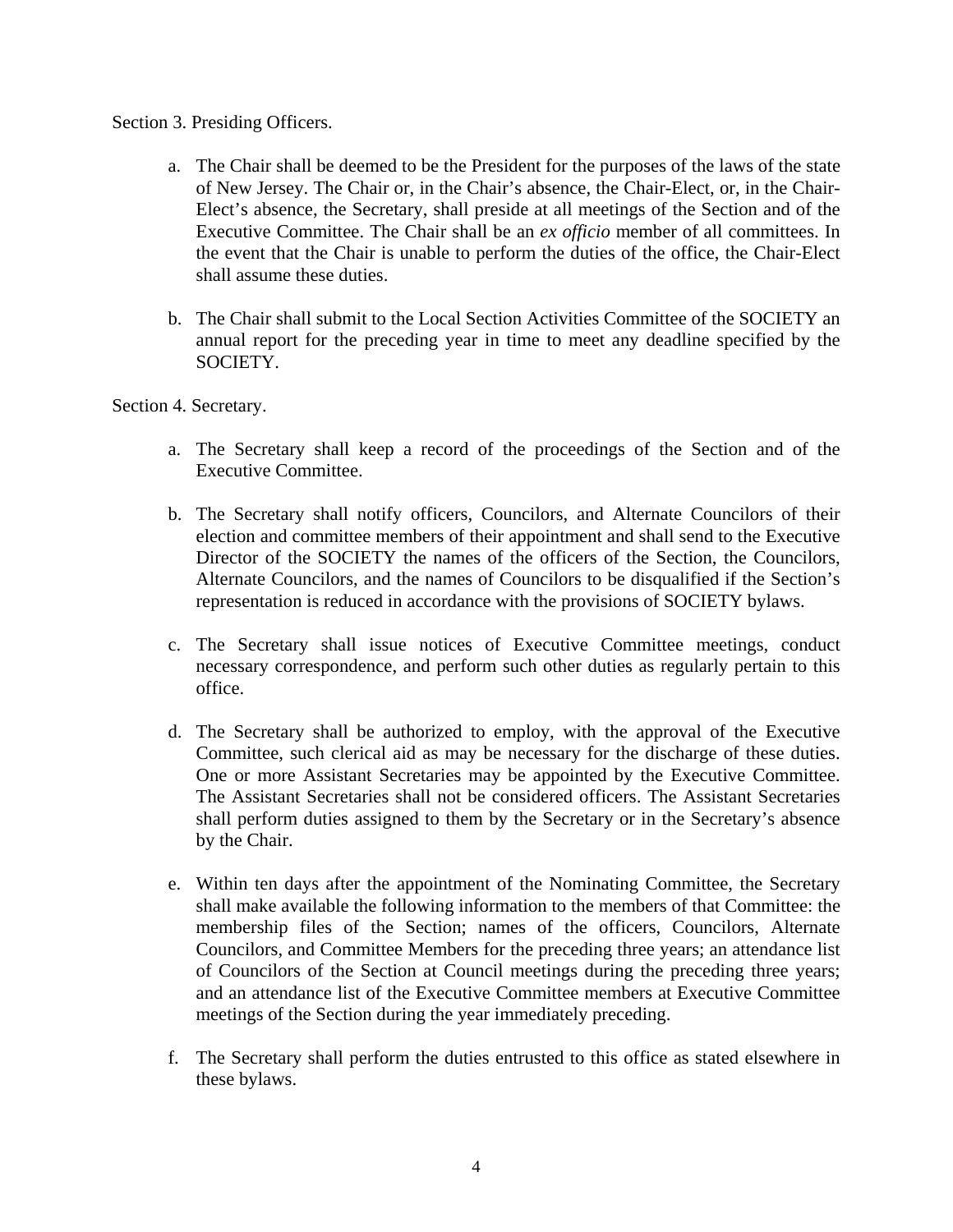g. The Secretary shall submit to the Council Policy Committee of the SOCIETY an annual report for the preceding year in time to meet any deadline specified by the SOCIETY.

Section 5. Treasurer.

- a. The Treasurer shall be charged with the responsibility of collecting all local dues, of obtaining from the Executive Director of the SOCIETY such funds as are available and needed for the conduct of the Section, and of receiving all other monies payable to the Section and shall submit all requests for funds for any fiscal year to the Executive Director of the SOCIETY prior to November 30 of that year.
- b. All monies obtained by the Treasurer for the annual operation of the Section shall be deemed the Treasurer's Reserve Fund. This reserve shall consist of two funds, one of which shall contain all monies obtained, as previously described in these bylaws, and termed here "annual income", and a Contingency Operating Fund appropriated by the Executive Committee from the Contingency Reserve Fund.
- c. The Treasurer shall make all disbursements, subject to the approval of the Executive Committee. The Treasurer shall be authorized to employ, with the approval of the Executive Committee, such clerical aid as may be necessary to the discharge of these duties.
- d. The Treasurer shall, with the approval of the Board of Trustees, place the General Reserve Funds of the Section in income-producing investments.
- e. The Treasurer shall submit to the Council Policy Committee of the SOCIETY an annual financial report for the preceding year, including an itemized statement of receipts and expenditures and investment of funds, in time to meet any deadline specified by the SOCIETY. The Treasurer shall also prepare a report on the finances of the Section at any other time upon request of the Chair or of the Executive Committee or prior to relinquishing office.

Section 6. Audit.

At the end of the fiscal year, or at any other time on retirement of the Treasurer, the Chair shall appoint an expert accountant, or other qualified, disinterested person or persons, to audit the records of the Treasurer and shall report the results of such audit to the Executive Committee.

Section 7. Other Duties.

The officers shall perform such other duties as are assigned to them by the Executive Committee.

# **Bylaw V Councilors**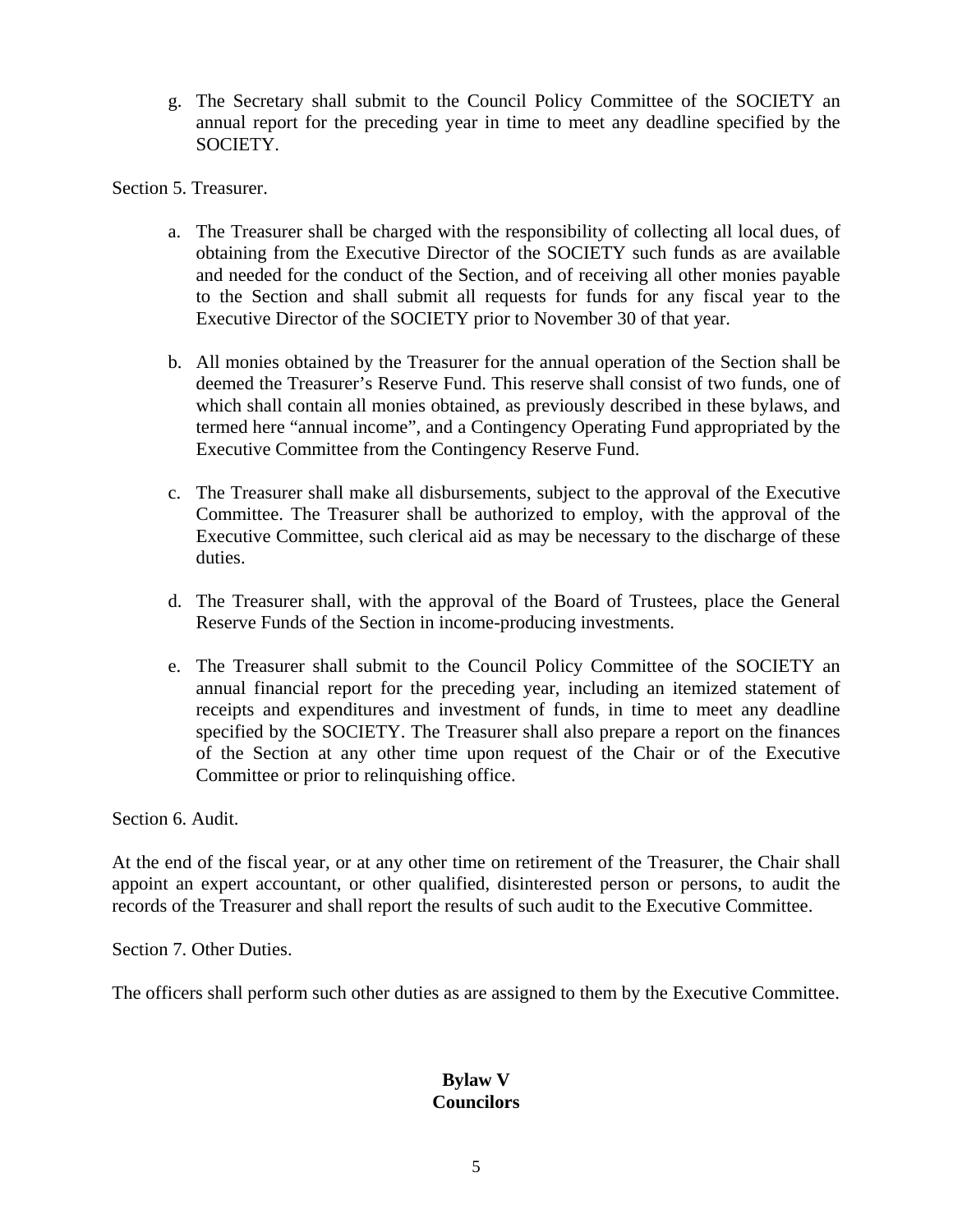Section 1. Councilors.

Councilors corresponding in number to a number assigned to the Section from year to year by the Council Policy Committee of the SOCIETY shall represent the Section on the Council of the SOCIETY as provided by the Constitution.

Section 2. Candidates for election as Councilors may concurrently also be Candidates for offices with the local section.

Section 3. Alternate Councilors.

A sufficient number of Alternate Councilors shall be chosen at each annual election as provided for elsewhere in these bylaws so that the anticipated total number of Alternate Councilors holding office on the following January 1 shall equal the number of Councilors authorized at the time of election.

Section 4. If any Councilor is unable to attend a meeting of the Council, an Alternate Councilor may be chosen by the Executive Committee from the list of elected Alternate Councilors, and a certificate shall be prepared by the Secretary, in which the absent Councilor and the Alternate Councilor substituted shall be named.

### **Bylaw VI Executive Committee**

Section 1. Executive Committee.

The officers of the Section, the last past Chair, the elected Councilors and Alternate Councilors, the Chair of each Group and each Subsection specifically so authorized by the Executive Committee, and the chairs of standing committees shall constitute an Executive Committee, which shall conduct all business of the Section except that specifically delegated to officers, elected Councilors, Alternate Councilors, committees, or the Section as a whole. It shall meet on call of the Chair or on petition of five members of the Executive Committee. Any elected officer or Director or Director-at-Large of the SOCIETY who is a member of the Section shall also be a member *ex officio* of the Executive Committee.

Section 2. Quorum.

Twenty percent of the membership of the Executive Committee shall constitute a quorum at meetings of this body.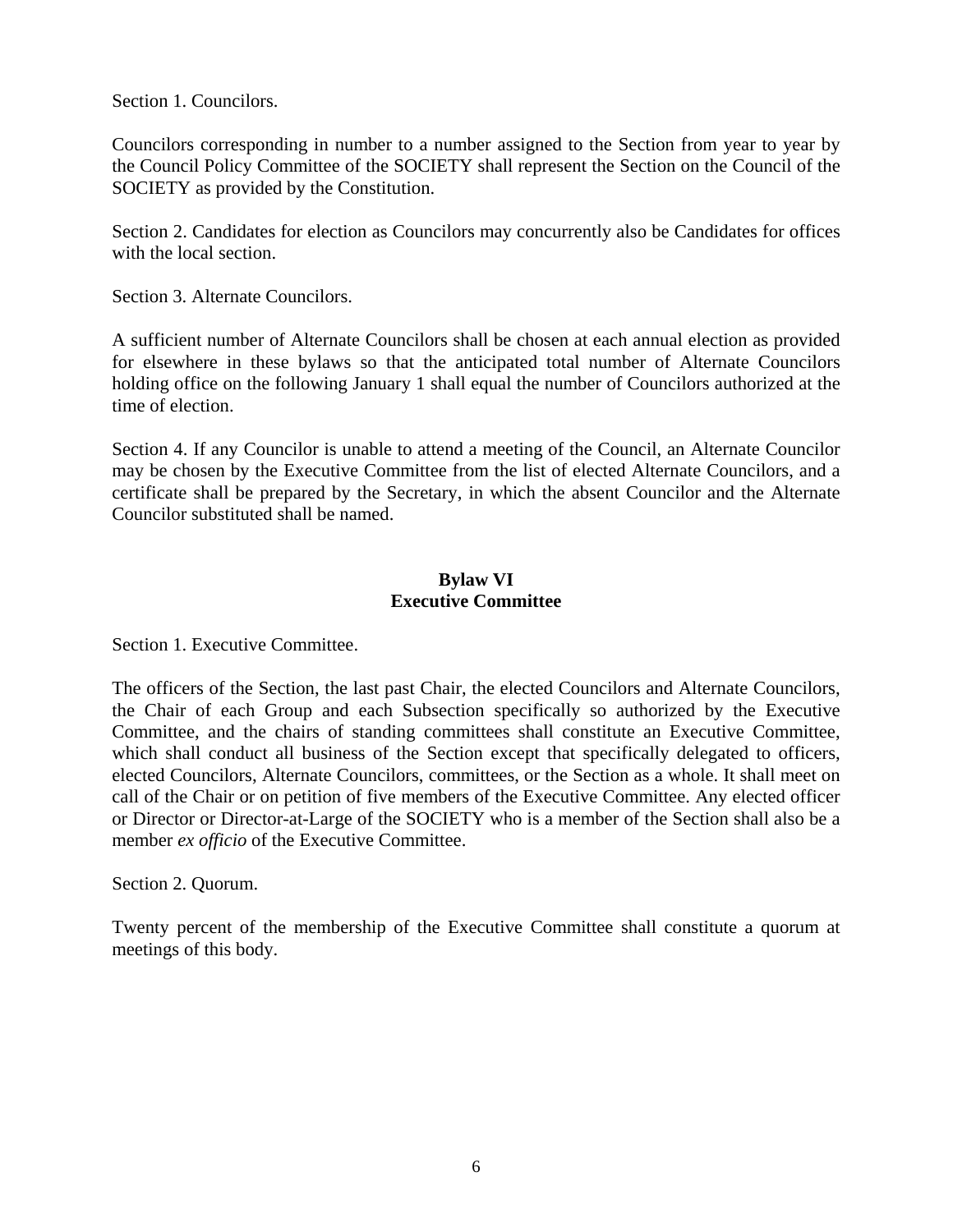Section 3. Order of Business.

- a. The regular order of business at meetings of the Executive Committee shall be as follows:
	- (1) Reading of the minutes of the previous meeting of the Section and of the Executive Committee.
	- (2) Reports of officers.
	- (3) Reports of committees.
	- (4) Miscellaneous business.
	- (5) Adjournment.
- b. The regular order of business may be set aside by the Chair with the consent of the majority of the members present.

Section 4. A roll call vote of the Executive Committee shall be called for provided that thirty percent of the members of the Executive Committee present and voting demand this.

# **Bylaw VII Official Publication**

Section 1. Official Publication.

The official publication of the Section shall be *The Indicator,* which is published jointly with the New York Section under a contract agreement (hereinafter called "Contract"). *The Indicator* shall be mailed to both members and affiliates and shall be the official medium for notice of regular meetings, nominations for office, results of elections, proposed changes in these bylaws, and any other matters authorized by the Executive Committee.

Section 2. As provided for in the Contract, the Section shall select a representative to serve on a joint Indicator Advisory Committee. This representative shall be appointed by the Section Chair for a term of one year beginning January 1. These duties shall be to represent the Section in all matters dealing with the management of *The Indicator*, to maintain for the Section a suitable medium for publication of its material, and to perform such other duties as may be required under the Contract.

### **Bylaw VIII Election of Officers and Councilors**

Section 1. Term of Elective Officers.

a. A Chair-Elect shall be elected each year and take office the following January 1. At that time or at such earlier time as a vacancy in the office of the Chair occurs, the retiring Chair-Elect shall succeed to the office of Chair.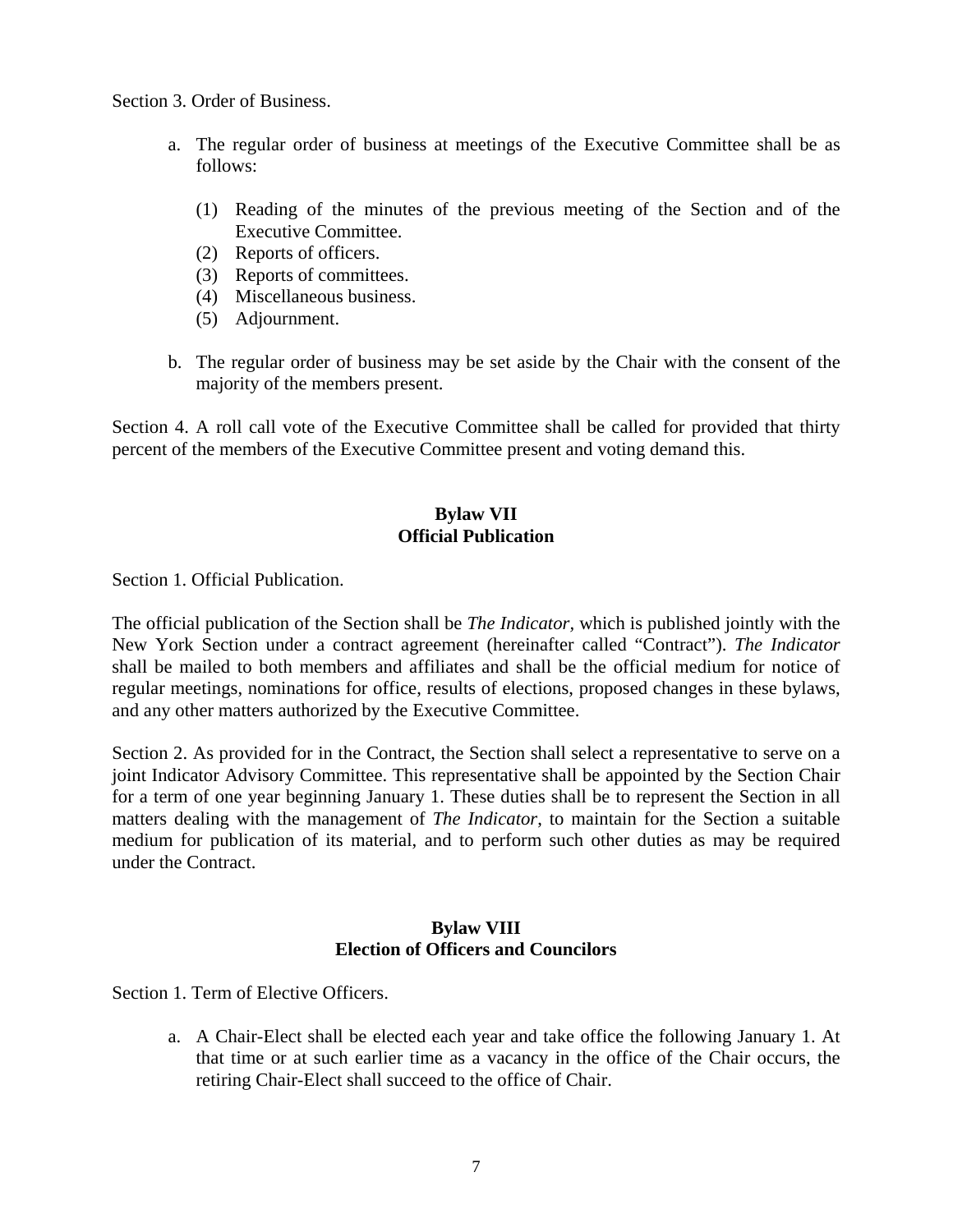b. A Secretary shall be elected in 1950 and in each third year thereafter, and a Treasurer shall be elected in 1952 and each third year thereafter, and each shall take office for a three-year term the January 1 following election.

Section 2. Term of Councilors and Alternate Councilors.

Approximately one-third of the Councilors and one-third of the Alternate Councilors shall be chosen by ballot at each annual election and shall assume their duties on January 1 of the following year. Councilors and Alternate Councilors shall discharge their duties for three years or until their successors shall have been elected and have assumed office.

- a. Whenever it may become necessary to synchronize the three-year periods of office for Councilors so that the number of Councilors to be newly elected for a three-year term shall more nearly approximate one-third of the total Councilors, the Board of Trustees may designate any actual or impending vacancy as an unexpired term and determine that such term shall expire the following January 1 or one, two, or three years thereafter.
- b. The three-year periods of office for Alternate Councilors may be synchronized in a manner identical to the procedures for Councilor rotation.

Section 3. Nominating Committee.

Not later than March 1 the Chair shall appoint a Nominating Committee. The Committee shall nominate at least two candidates for each elective office and for each place to be filled on the Council and may nominate additional candidates for the Council. Candidates for an elective office may also, at the discretion of the Committee, be nominated for the Council. The Committee shall report to the Executive Committee prior to forwarding the nominations to the Secretary, which shall be no later than April  $10<sup>th</sup>$ . Subsequently, these nominations shall be published in the Indicator. It shall be the duty of the Nominating Committee to make certain that all candidates chosen by this Committee and all those nominated by petition are eligible and will serve if elected.

Section 4. Nomination by Petition.

Members of the Section may send to the Secretary additional names of candidates for office until July 1 but not earlier than June 1, and such names of candidates nominated by petition shall be placed on the ballot if they are nominated by at least twenty-five members of the Section, provided that such candidates are willing to serve if elected and are otherwise eligible. Section 5. Ballot.

a. The Secretary shall prepare an election ballot on which shall appear under designation of their respective candidacies and in order chosen by lot the names of all candidates thus nominated and found willing to serve. The Secretary shall send to each member a printed copy of this ballot not later than October 7. Additional ballots shall be furnished by the Secretary upon request.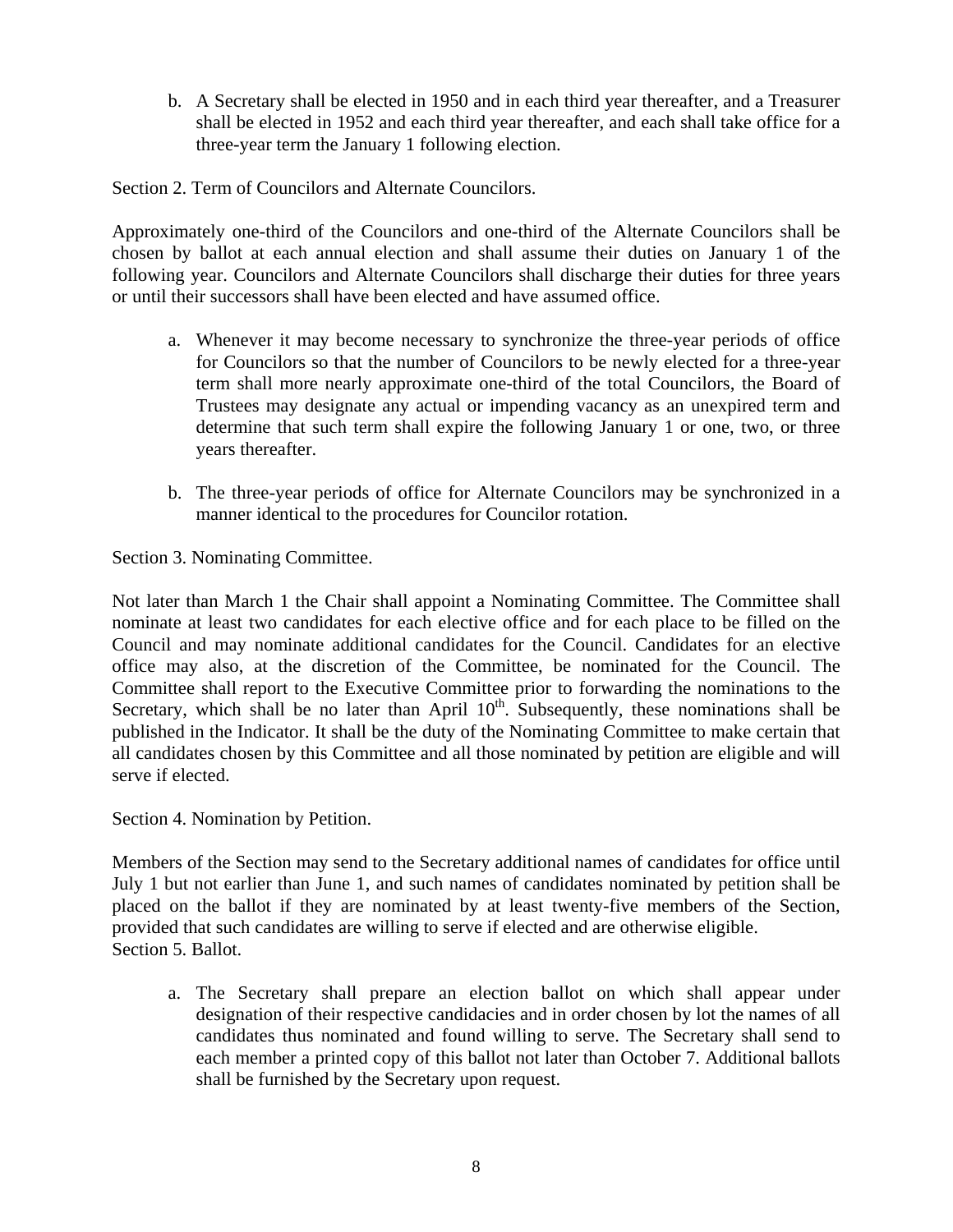b. The ballot shall be divided into two parts. The first part shall contain the names of the candidates for any section offices for which there are vacancies and the necessary voting instructions for these offices; the second part shall contain only the names of the candidates for Councilors and the necessary voting instructions for these offices.

Section 6. Election Procedure.

- a. Not later than October 15, the Chair shall appoint at least three disinterested Tellers.
- b.
- (1) Each member shall vote for no more than one candidate for each elective office and for a number of Councilors no greater than the sum of Councilor vacancies impending and unexpired Councilor terms to be filled at the time the ballot is printed. The ballot shall indicate that members may vote for less than the total number of vacancies.
- (2) Each member shall mark the ballot in the usual manner, seal it in a plain envelope marked "Ballot", place this in another envelope bearing the member's name and mail it to the Secretary. The Secretary shall deliver, unopened, to the Tellers all ballots received before October 21.

The election may alternatively be conducted by any future electronic voting procedures as may be approved by the SOCIETY.

- (3) The Tellers shall count the ballots thus received, checking against the list of active members provided by the Secretary the names of all those voting. Not later than October 28, the Tellers shall report the count of the vote to the Secretary.
- c. The Secretary shall declare the candidate for the respective office receiving the largest number of votes elected to that office. The candidates for Councilor receiving the largest numbers of votes shall be elected to any Councilor vacancies; the remaining candidates for Councilor receiving the largest numbers of votes shall be elected to any unexpired terms for Councilor; the remaining candidates for Councilor receiving the largest numbers of votes shall be elected to any vacancies for Alternate Councilor; and the remaining candidates for Councilor receiving the largest numbers of votes shall be elected to any unexpired terms for Alternate Councilor.
- d. The Secretary shall notify the newly elected officers immediately after their election and shall announce the results of the election in the January issue of *The Indicator*.
- e. In case of a tie vote in any office or for Councilor or Alternate Councilor, the Executive Committee shall make final selection and announce its choice in *The Indicator* at the earliest possible date.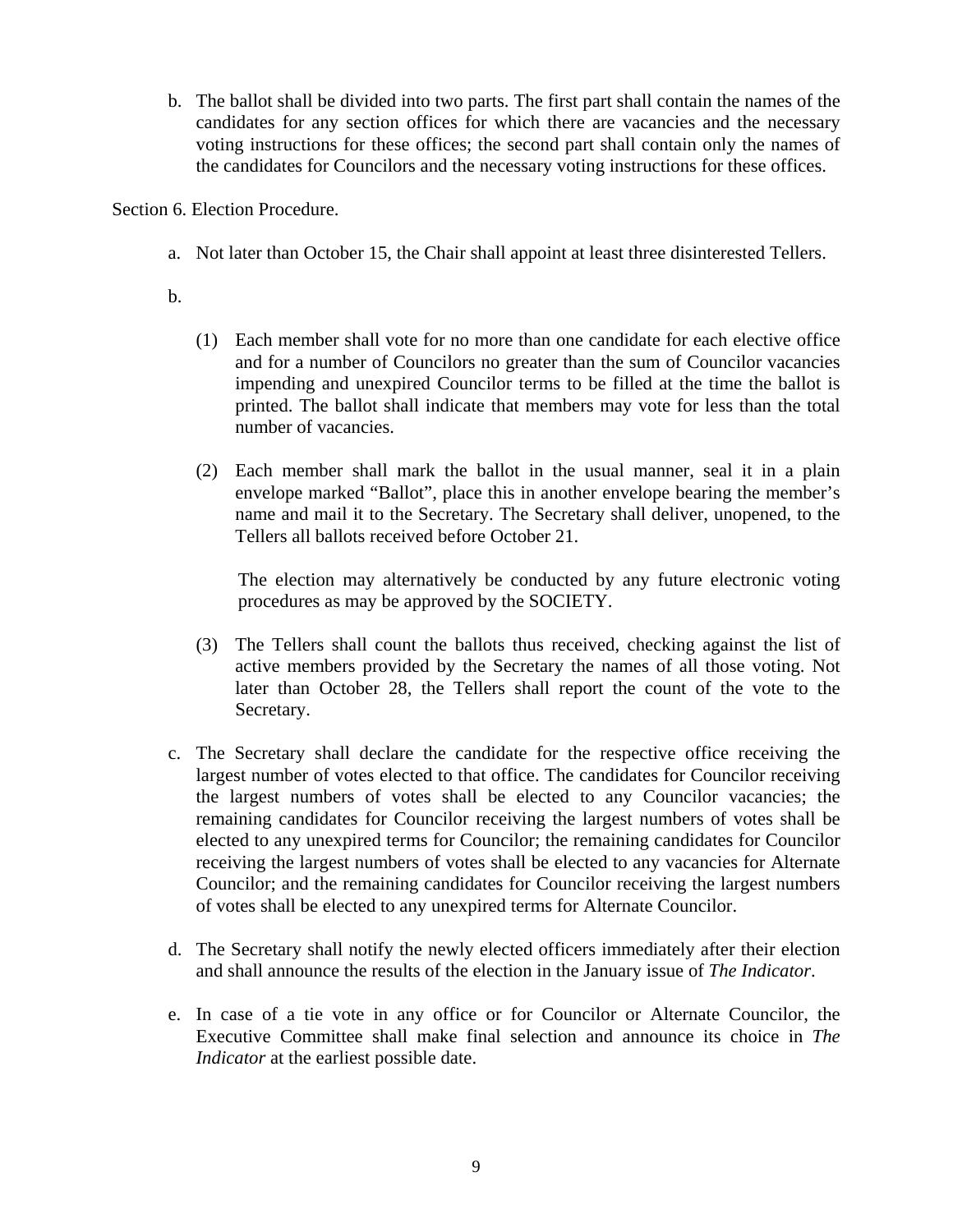#### Section 7. Vacancies.

- a. In the event of a vacancy in the office of Chair, the Chair-Elect shall assume the duties of the Chair for the unexpired term. All other vacancies shall be filled by the Executive Committee by interim appointment for the period up to January 1 following the next annual election, at which election the Section shall choose a MEMBER to fill out the remaining unexpired term, if any. In the event the office of Chair-Elect is vacated the appointee to take the position shall have the title of Vice-Chair and shall not succeed to the office of Chair unless so elected.
- b. Should it ever be necessary to reduce the number of elected Councilors, the Councilors receiving the fewest votes at the most recent election shall be the ones removed. Councilors thus removed shall become Alternate Councilors for the remainder of their term of election.
- c. The Secretary shall maintain a roster of all Councilors and Alternate Councilors within each three-year class in an order determined by the number of votes received. Vacancies in the office of Councilor or Alternate Councilor shall be filled as soon as they occur by reference to the voting results in the year in which the resigning Councilor or Alternate Councilor was elected. The person who just failed to be elected in that year shall become an Alternate Councilor for the remainder of the term and each Councilor and (or) Alternate Councilor below the resigning person shall move up one position in that class. This method of selecting replacements shall also apply when an Alternate Councilor is elected to Councilor before the term has expired. The Secretary shall make these replacements without further authorization, but the Executive Committee shall have final authority if the above provisions are inadequate for any particular case.

#### **Bylaw IX Recall of Elected Officials**

Section 1. The elected officials of the Section (officers or elected Executive Committee members) are subject to recall for neglect of duties or conduct injurious to the SOCIETY.

Section 2. The recall of an official shall be initiated when a signed petition, indicating in writing the specific charges and reasonable substantiating evidence, is submitted to the Chair from at least five (5) voting members of the Section. In the event the Chair is the official in question, the Chair-Elect shall receive the petition and shall assume the duties of the office of Chair with respect to this issue until the issue is resolved.

Section 3. The Chair shall without delay determine that the petitioners are aware of the gravity of their actions and the procedures to be followed. The Chair shall seek an alternate resolution to the problem and a withdrawal of the petition at this time. In the absence of a resolution to the problem, the Chair shall present the issue to the Executive Committee as a new business item at the next Executive Committee meeting.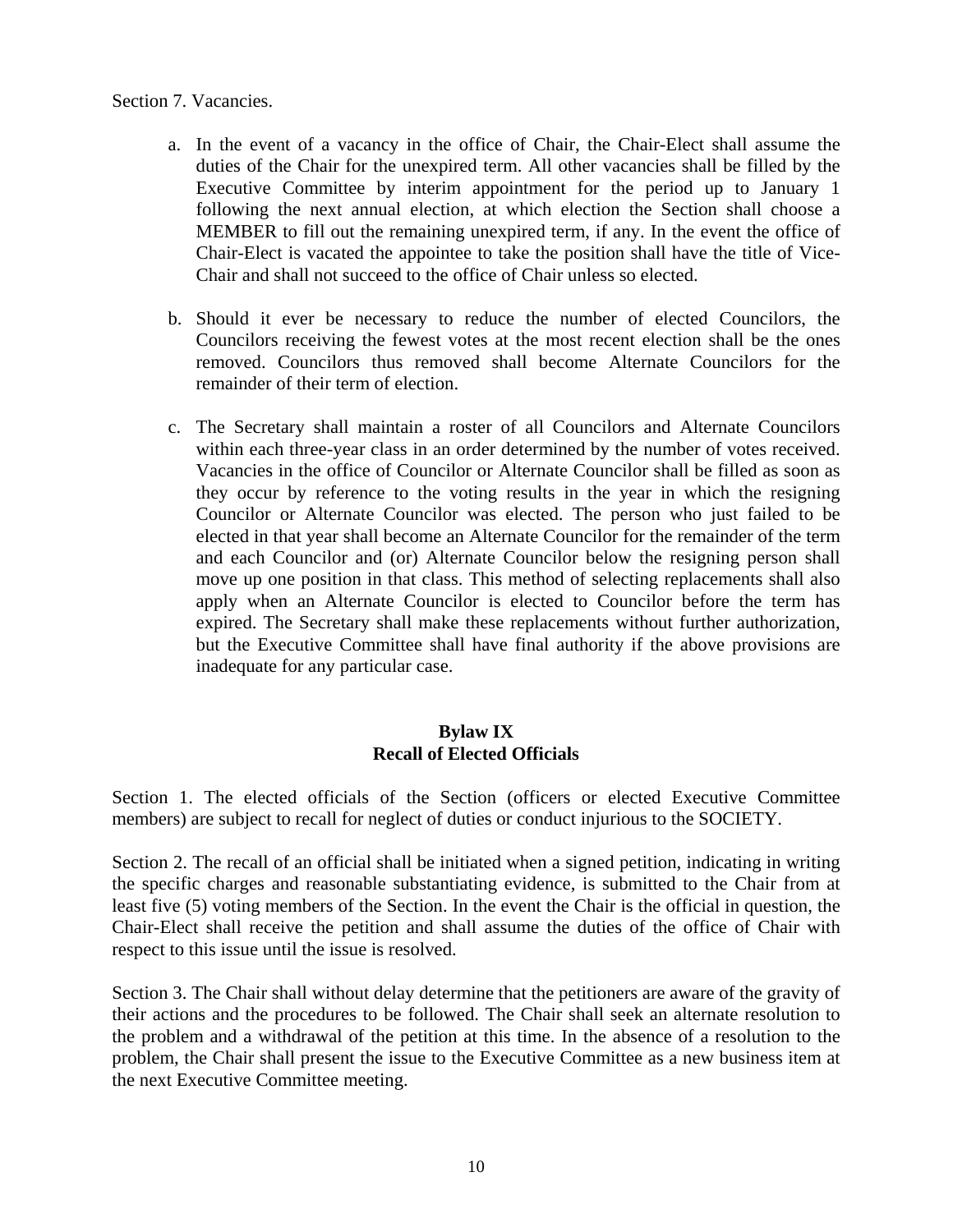- a. The Executive Committee shall promptly continue the recall process or dismiss the petition as ill founded or find an alternative solution to the problem. The Chair shall promptly inform the petitioners and the official of the decision of the Executive Committee.
- b. If the proceedings continue, the Chair shall assign the duties of the official to another qualified member of the Section until the issue is resolved.
- c. If the proceedings continue, the official shall be offered an opportunity to answer the allegations in the petition before the Executive Committee.

Every reasonable effort shall be made to contact the official throughout this procedure. That effort shall include a certified letter to the last known address on the official SOCIETY membership rolls. Upon notification, the official shall have thirty (30) days to make a written response to the allegations. The Executive Committee shall decide whether to proceed after studying the official's response. The Chair shall inform the official and the petitioners of the decision of the Executive Committee.

If no contact with the official can be made after a reasonable effort, the Executive Committee may remove the official in question with a two-thirds  $(2/3)$  vote of the remaining members of the Executive Committee.

- d. If the proceedings continue, the official shall choose one of the following options:
	- (1) The official may resign.
	- (2) The official may request a recall vote in the same manner as the original election, which must be consistent with the Section bylaws. The voting membership shall be informed, through brief written statements prepared by the Executive Committee and the official, of the issues involved with the recall vote. Both statements shall be given to the voting membership before the vote is taken.
	- (3) The official may request a hearing and a recall vote by the remaining members of the Executive Committee. A two-thirds (2/3) vote of the remaining members of the Executive Committee shall be required to recall the official.
	- (4) The official may choose not to respond and thus forfeit the position.

Section 4. The vacancy provisions of these bylaws shall be used to fill a vacancy caused by a recall process. The membership of the Section and the Executive Director of the SOCIETY shall be informed of the results of the recall process and the replacement of the official.

#### **Bylaw X Standing Committees**

Section 1. Program Committee.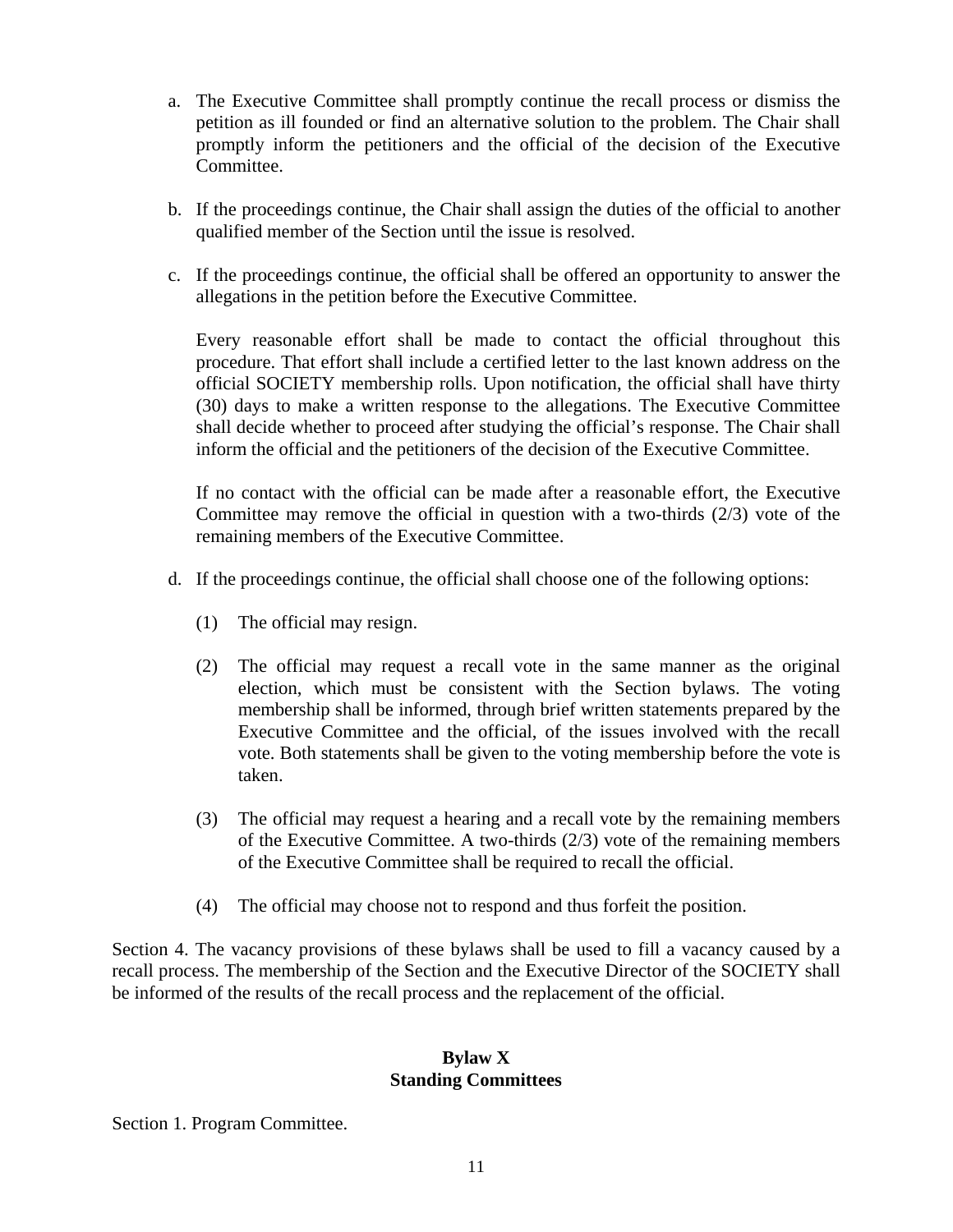- a. There shall be a standing Program Committee consisting of the Chair-Elect as *ex officio* member and representatives of the Subsections and Groups to be appointed by the incoming Section Chair.
- b. This Committee shall coordinate the programs of all meetings within the Section.

Section 2. Other Committees.

The Chair may establish, subject to approval of the Executive Committee, other standing committees whenever the Chair may believe such committees are needed for dealing with problems of other than a temporary nature.

Section 3. Termination of Committees.

The Chair may abolish, subject to approval of the Executive Committee, any standing committee established under the provisions given elsewhere in these bylaws without the necessity for amending these bylaws if in the Chair's opinion such committee is no longer needed.

Section 4. Committee Reports.

Each of the standing committees shall report on call of the Chair. Not later than January 15, each committee shall make a written report to the Chair of work accomplished during the period of its activity. Each committee shall present requests for funds for the ensuing year to the Executive Committee not later than a date to be set by the Financial Committee.

# **Bylaw XI Meetings**

Section 1. Meetings.

- a. There shall be at least one official business meeting of the entire Section each year to be called by the Chair and announced in advance in *The Indicator*.
- b. A special meeting at any time and place within the territory of the Section may be called by the Chair, and the Chair shall call a special meeting if requested in writing by two percent of the total membership at least two weeks before the time proposed for such a meeting. Advance notice of special meetings shall be given in *The Indicator* or, in emergency, by the Secretary by mail.

Section 2. Order of Business.

- a. The regular order of business at the business meetings of the Section shall be as follows:
	- (1) Announcements by the Chair.
	- (2) Business of the meeting.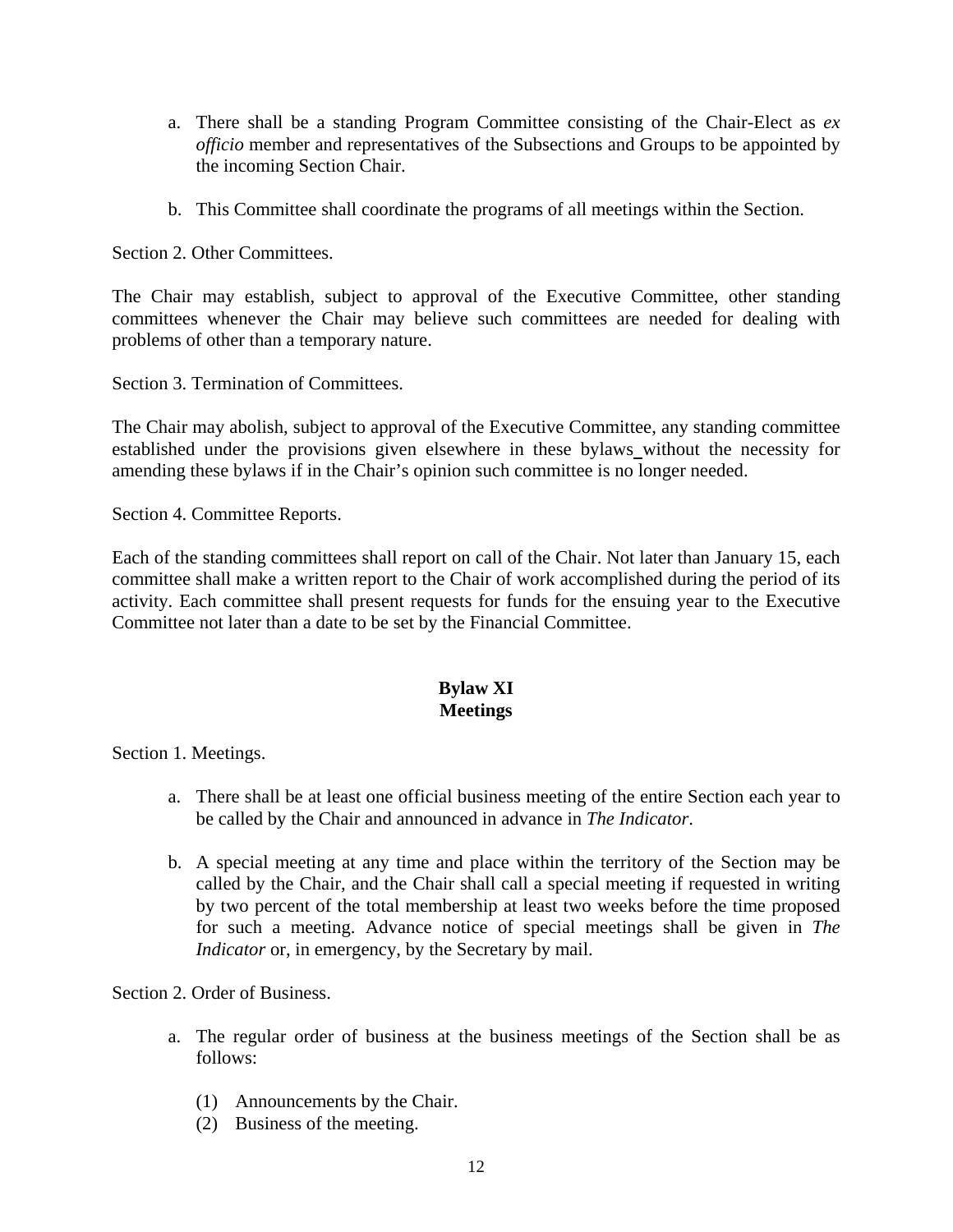- (3) Adjournment.
- b. The regular order of business may be set aside by the Chair with the consent of the majority of the members present.

Section 3. Quorum.

Twenty-five members shall constitute a quorum for the transaction of business at an officially called meeting of the Section.

Section 4. Parliamentary Procedure.

Robert's Rules of Order, Newly Revised, shall be followed in all matters of parliamentary procedure insofar as they are in conformity with the provisions of these bylaws.

## **Bylaw XII Amendments**

Section 1. Amendments.

- a. When proposed amendments to these bylaws shall have been found acceptable by the Executive Committee, the Secretary shall notify all members of the proposed amendments by means of publication in *The Indicator.*
- b. Proposals for amendments submitted and signed by at least fifty members shall not be subject to approval by the Executive Committee, but it shall be the duty of the Secretary to submit such proposals promptly to the membership by means of publication in *The Indicator*.

Section 2.

- a. Bylaw amendments shall be voted at a business meeting of the Section after publication of the proposed amendment(s), as well as notice of the time and place for such meeting. The amendment may be adopted by a two-thirds vote of the members present and voting.
- b. Amendments shall become effective upon approval by the Committee on Constitution and Bylaws acting for the Council unless a later date is specified.

# **Bylaw XIII Groups and Subsections**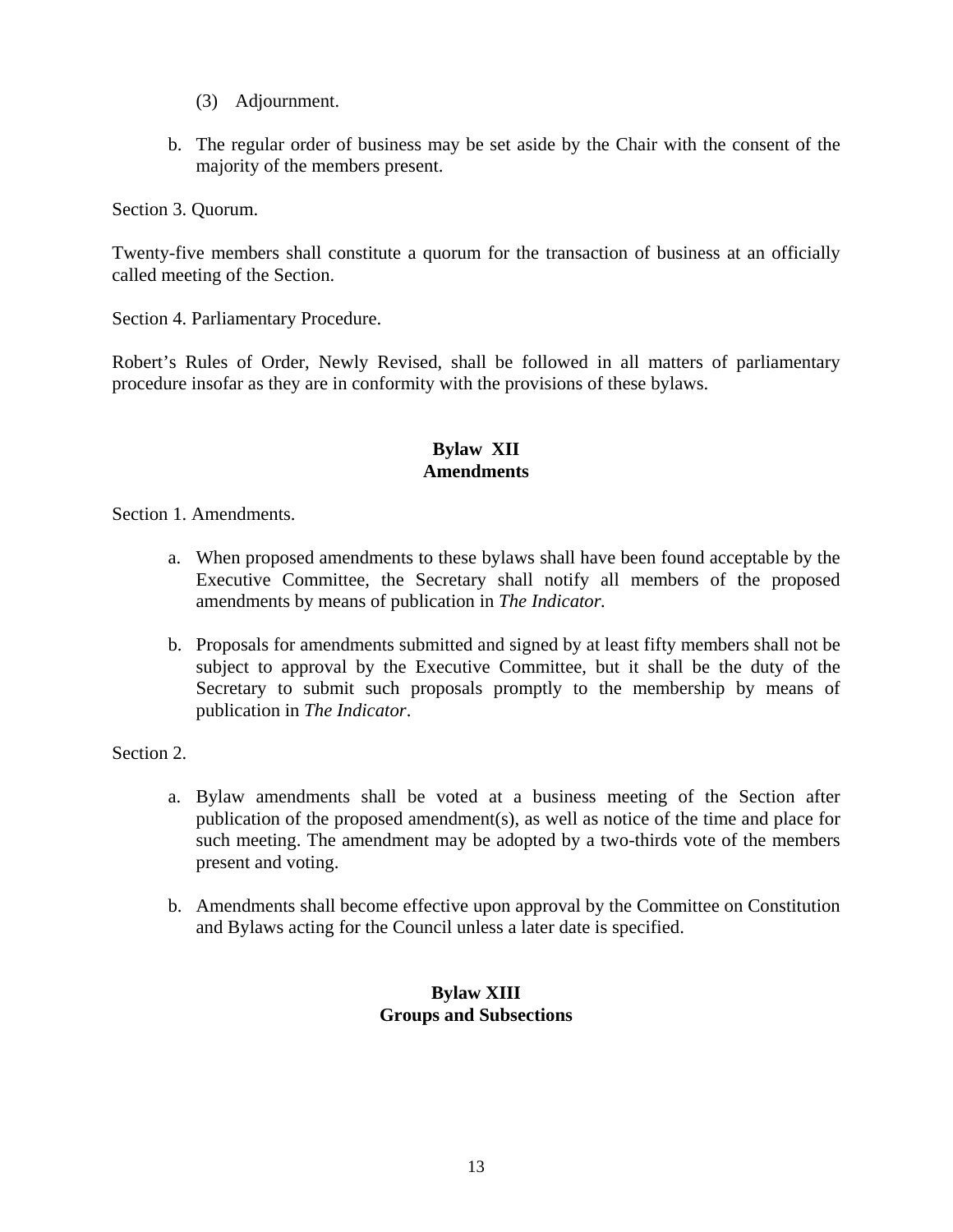#### Section 1. Groups and Subsections.

- a. On petition of what it shall deem a sufficient number of members, the Executive Committee may establish (1) Groups for those members and affiliates who wish to plan separate programs in a specific branch of chemistry, and (2) Subsections for those whose interests are related because of geographical location.
- b. Groups and Subsections shall elect their own officers, including a Chair and Chair-Elect, and appoint their own committees and may make any rules for their government not inconsistent with these bylaws. Such rules and amendments thereto shall be referred to the Bylaws Committee of the Section for comment prior to adoption, and copies shall be filed with that Committee on adoption.
- c. Subject to approval of the Board of Trustees, Groups and Subsections may assess dues and raise or collect funds and shall exercise control of all monies including those apportioned to them by the Section.
- d. Subsections shall be assigned a definite territory.
- e. Members and affiliates of the Section shall be eligible to join Groups and Subsections, hold office, and vote in Groups organized primarily for affiliates, but only members shall be eligible to vote and hold office in all other groups.
- f. Meetings of Groups and Subsections shall be open to all members and affiliates of the Section except, of course that any subscription or assessments being paid by the Group members for a particular meeting must be paid by all those attending.
- g. As of January  $25<sup>th</sup>$  of each succeeding year, the Chair or presiding official of each Group and Subsection shall make a formal report of the past year's activities, excluding a financial statement, to the Executive Committee.
- h. Each Group and each Subsection shall submit an annual financial report to the Treasurer of the Section in acceptable form no later than January  $25<sup>th</sup>$  of each year for the January 1 – December 31 reporting period of the previous year.

Section 2. Apportionment of Funds to Groups and Subsections.

The apportionment of funds to Groups and Subsections shall be on a yearly basis and at the discretion of the Executive Committee.

### **Bylaw XIV Baekeland Award**

Section 1. An award may be presented by the North Jersey Section biennially. The Award is known as the Leo Hendrick Baekeland Award of the North Jersey Section, Inc., American Chemical Society. The date of the founding thereof was September 1944, and the first award was made in May 1945. Its purpose shall be made to commemorate the technical and industrial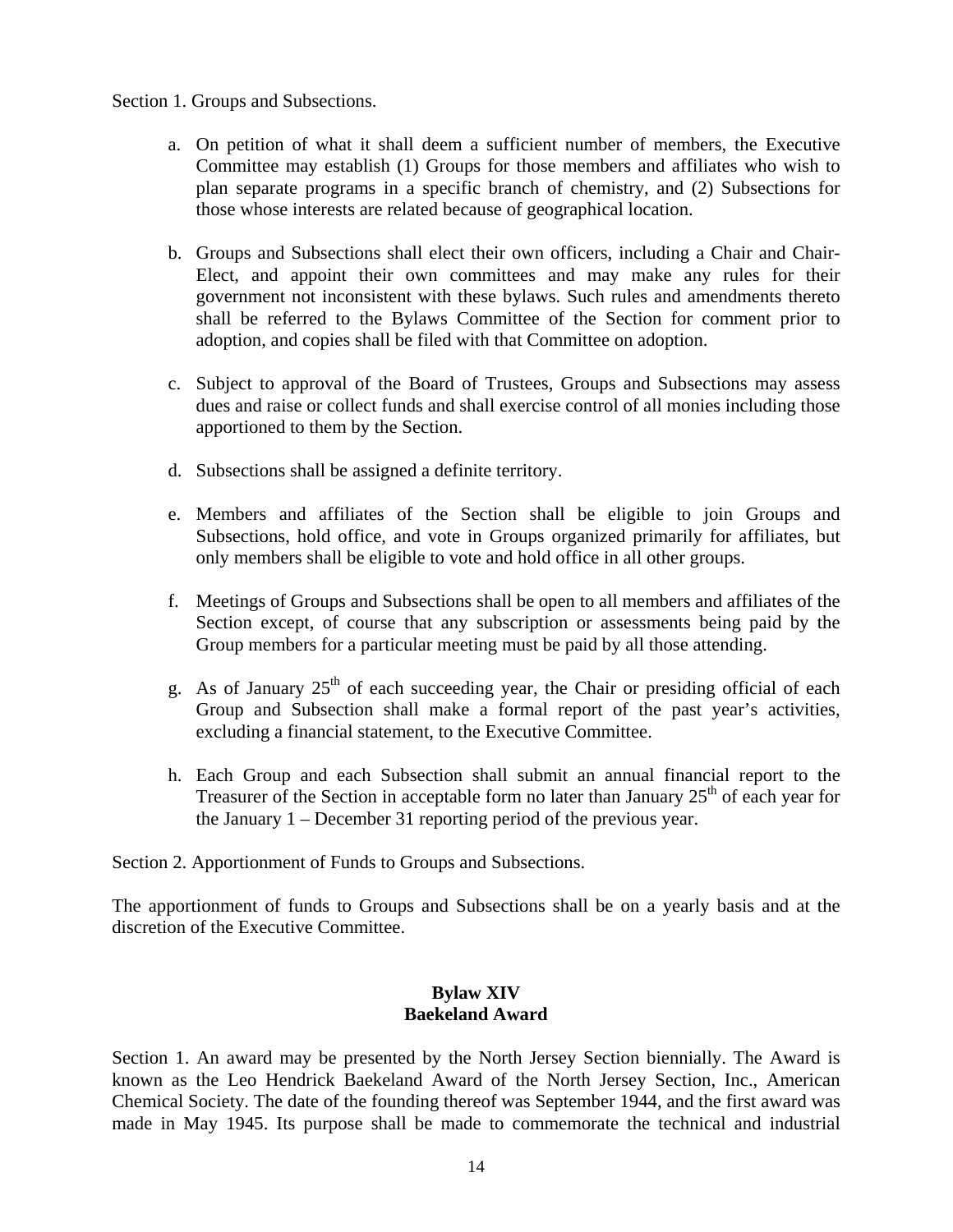achievements of Leo Hendrick Baekeland and to encourage younger chemists to emulate his example. It shall consist of a gold medal and \$5,000. The Award shall be made by a Jury, as set forth below, to an American chemist who is not yet 40 years old prior to January 1 of the year of the Award and who is adjudged worthy of the Award. It shall be given in recognition of accomplishment in pure or industrial chemistry, as characterized by the initiative, creativeness, leadership, and perseverance of the individual and indicated by published or unpublished evidence. "Accomplishment" for the purpose of this Award is understood to be that which is of unusual individual merit for one below the age specified and is not to be judged in comparison with the work of more mature chemists.

Section 2. The Jury for the Award shall consist of the Chair-Elect of the Section and four members of the Section. The Chair-Elect shall be Chair of the Jury and shall appoint the other jurors. The Chair-Elect shall select them, giving consideration to representing the various chemical disciplines, e.g. as represented by the various divisions of the SOCIETY and to represent both industrial and academic interest.

Section 3. The Award shall be made by a vote of the Jury for the Award to an individual qualified as outlined in Paragraph A. The final selection shall be made at a meeting of the Jury. Four jurors shall constitute a quorum for the selection.

Section 4. The Jury of Award shall meet upon call of the Chair and shall conclude its considerations at least five months preceding the date selected for the presentation of the Award. The individual to whom the Award is to be made shall be notified thereof immediately in writing by the Chair.

Section 5. In the event a suitable candidate is not elected for the calendar year during which an Award would normally be made, the Jury shall be discharged.

Section 6. The recipient of the Award shall deliver an address at the time of the presentation to the members of the Section and to their guests.

Section 7. The Jury of Award shall have power to decide any question not specifically outlined in these rules.

Section 8. Nomination of Candidates.

- a. The Chair of the Baekeland Award and other members of the Baekeland Award Committee shall be appointed by the Chair of the Section. The Committee shall publicly solicit the nomination of worthy candidates for the Award and announce the conditions for acceptance of a nomination by the Jury. It shall attempt to provide the Jury with a selection of nominees with industrial and/or academic backgrounds. Members of the Committee may make nominations as individuals, but may not be members of the Jury for the Award.
- b. Biographical and bibliographical material in support of a nomination shall be submitted by the nominator. One copy of the nomination shall suffice. Reprints of the nominee's publications are not required, but if submitted must be sent in sets of six